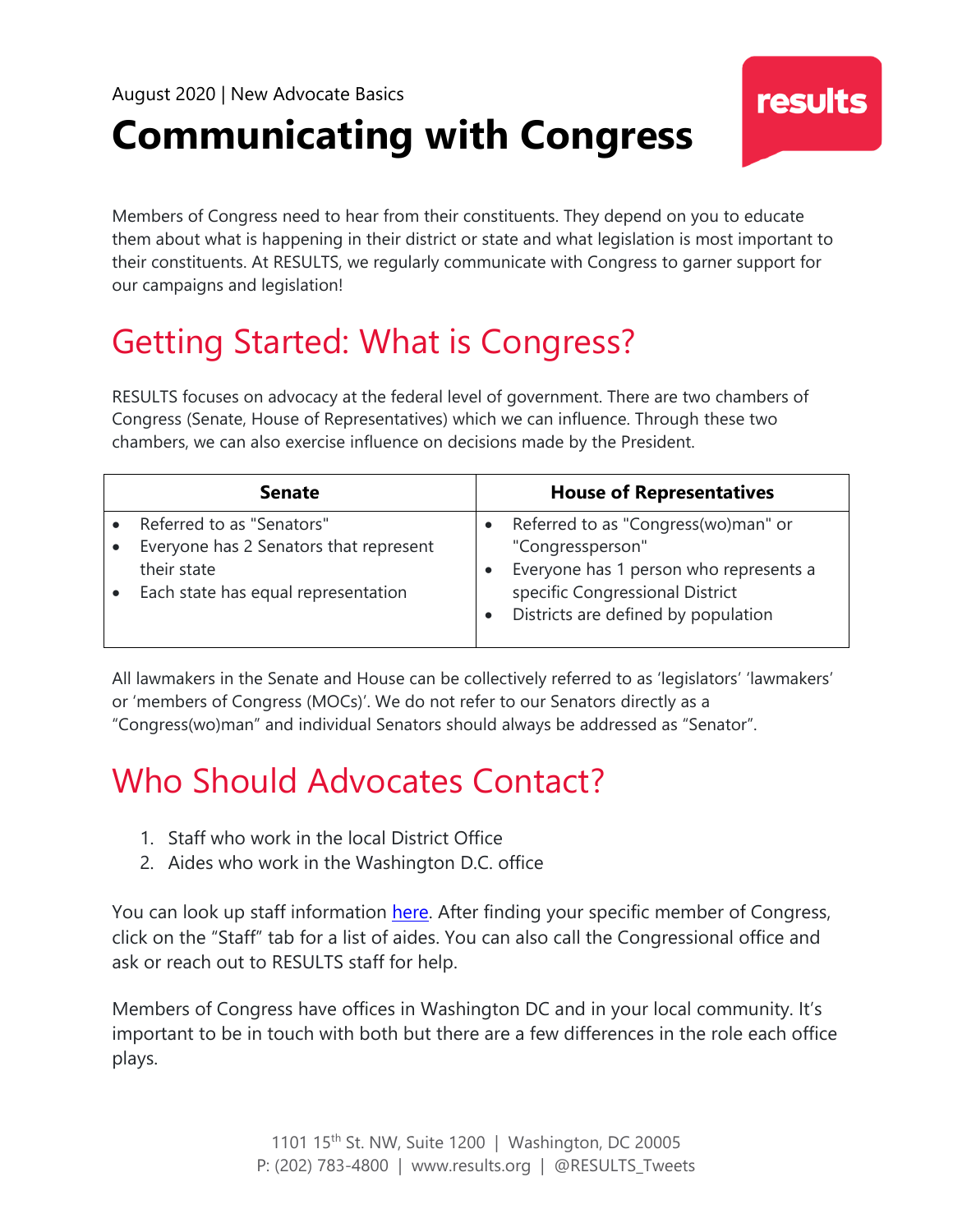| <b>Washington DC Office</b>                                                                                                                                                                                                                                                                                                                                                                                               |           | <b>District Offices</b>                                                                                                                                                                                                                                                                                                                                                                                                                                                                                                          |
|---------------------------------------------------------------------------------------------------------------------------------------------------------------------------------------------------------------------------------------------------------------------------------------------------------------------------------------------------------------------------------------------------------------------------|-----------|----------------------------------------------------------------------------------------------------------------------------------------------------------------------------------------------------------------------------------------------------------------------------------------------------------------------------------------------------------------------------------------------------------------------------------------------------------------------------------------------------------------------------------|
| Congressional offices in D.C. are staffed<br>with aides who have specific expertise<br>on policy issues. Aides follow specific<br>issues and legislation and advise your<br>member of Congress on those issues.<br>Ultimately, it is up to your member of<br>Congress to decide whether or not to<br>support a piece of legislation, but key<br>aides can influence their decision.<br>Each member has one office in D.C. | $\bullet$ | Members of Congress have local<br>district offices set up across their<br>Congressional District (or for Senators,<br>across the state). Staff connect with the<br>local community, represent the<br>Congressperson at home while they are<br>in D.C., provide case management<br>services to constituents, and, most<br>important, listen to YOU.<br>There are usually multiple offices<br>located throughout your state or<br>district.<br>District Offices are a powerful link<br>between you and your member of<br>Congress. |

### Common Ways to Communicate

As RESULTS volunteers, there are a few key ways in which we regularly communicate with the offices of our members of Congress. These are not the only ways to communicate with your decision-makers, but they are what we utilize most frequently.

**Hand-written letters:** If you wish to mail in a letter, it's best to send to the district (not DC) office as mail delivery is slow to DC due to security scans. If you have a meeting in DC, you can bring hand-written letters to 'leave behind' during your meeting.

**Emails:** You can email the aides in the DC and district office directly with specific policy requests. The district office does not typically specialize in policy so will forward your message to the appropriate DC policy aide.

Typical email address format:

HOUSE: [firstname.lastname@mail.house.gov](mailto:firstname.lastname@mail.house.gov)

SENATE: [firstname\\_lastname@senatorlastname.senate.gov](mailto:firstname_lastname@senatorlastname.senate.gov)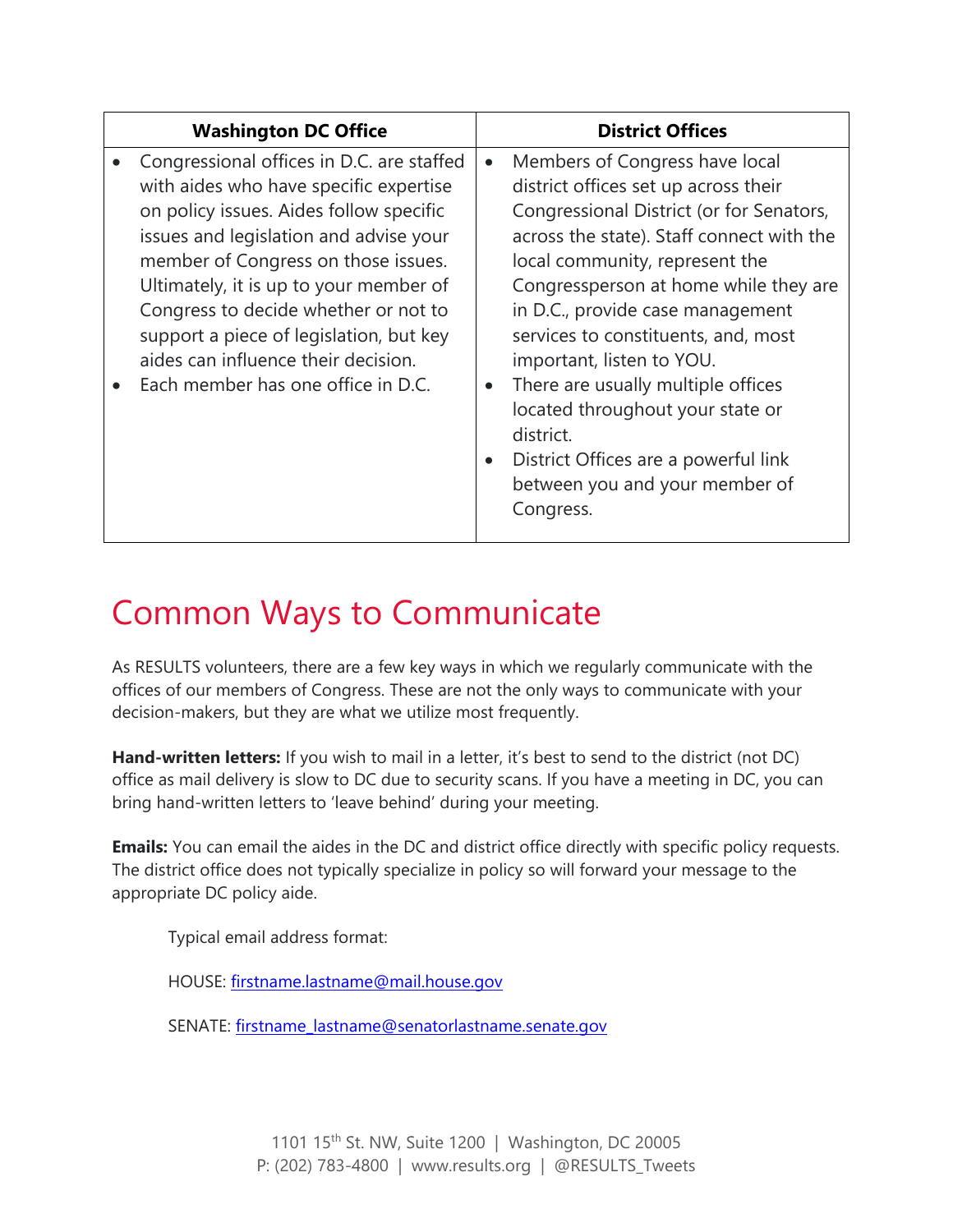**Phone calls:** A phone call might be necessary to follow up on an email or scheduling request that has been unanswered or raise a time sensitive request. Also, as important votes come up you can flood the DC office with phone calls to ask your member to vote a certain way. Call and ask to speak directly with an aide or the scheduler or leave your message with the staff who answers.

### **Tips for Writing and Calling**

- Use the **EPIC format** to create a concise and powerful message.
- **Letters & Emails:** In addition to the EPIC message, be sure to start your message with an introduction of who you are and include your contact information at the end of your message, including your zip code, so the office can reply. RESULTS also has email actions you can take in the [Action Center.](https://results.org/volunteers/action-center/)
- **Phone Calls:** When calling, ask for the aide who works on your issue. If that person is unavailable, ask to speak with someone else. Messaging for a phone call or voicemail should be even shorter and more concise than a typical letter so there is space for conversation. Be sure to include your name and zip code in voice messages so they can confirm you are a constituent.

### Sample Calls to Congress

### **Example 1**

Hi, this is \_\_\_\_\_ a RESULTS volunteer from \_\_\_\_\_\_. Can I please speak with the aide who works on Housing issues?

--

I'm calling to urge you to ensure the next coronavirus relief package includes funding to meet the urgent needs of people experiencing homelessness and America's lowest-income renters.

As the health and economic impacts of coronavirus becomes clear, our country's lowest-income and most marginalized people are at the greatest risk of harm. People experiencing homelessness are vulnerable to contracting the disease, and once infected are more likely to require critical care and die from COVID-19. Resources are needed NOW to curb the spread of coronavirus and save lives.

The next coronavirus relief package must include funding to help keep America's lowest-income renters stably housed Please tell House and Senate leadership to ensure the next Congressional relief package includes at least \$100 billion for emergency rental assistance and implement a uniform national moratorium on all evictions and foreclosures.